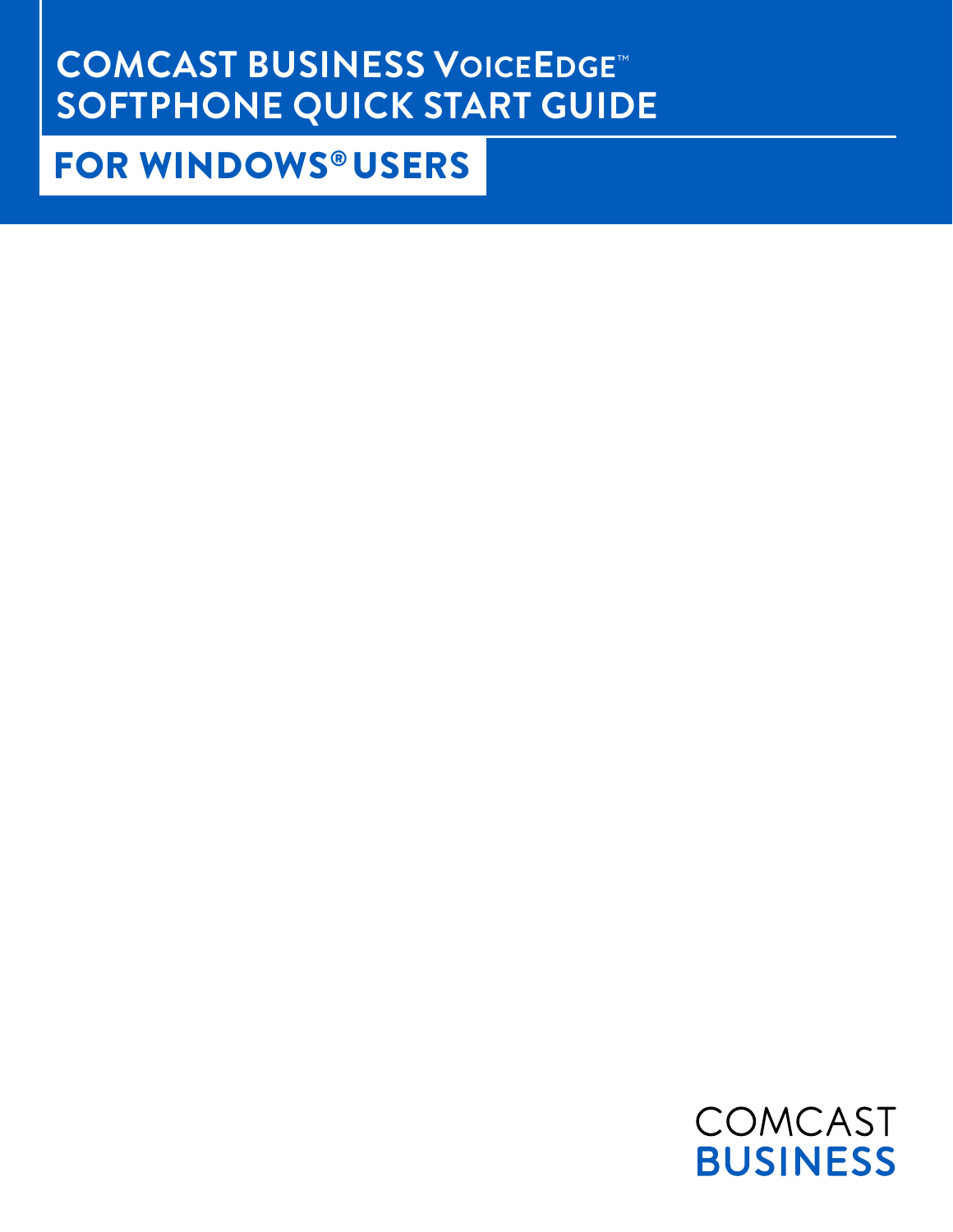## **CONTENTS**

| $\int_0^{\pi} \frac{1}{2} \int_0^{\pi} \frac{1}{2} \int_0^{\pi} \frac{1}{2} \int_0^{\pi} \frac{1}{2} \int_0^{\pi} \frac{1}{2} \int_0^{\pi} \frac{1}{2} \int_0^{\pi} \frac{1}{2} \int_0^{\pi} \frac{1}{2} \int_0^{\pi} \frac{1}{2} \int_0^{\pi} \frac{1}{2} \int_0^{\pi} \frac{1}{2} \int_0^{\pi} \frac{1}{2} \int_0^{\pi} \frac{1}{2} \int_0^{\pi} \frac{1}{2} \int_0^{\pi} \frac$ |  |
|------------------------------------------------------------------------------------------------------------------------------------------------------------------------------------------------------------------------------------------------------------------------------------------------------------------------------------------------------------------------------------|--|
|                                                                                                                                                                                                                                                                                                                                                                                    |  |
|                                                                                                                                                                                                                                                                                                                                                                                    |  |
|                                                                                                                                                                                                                                                                                                                                                                                    |  |
|                                                                                                                                                                                                                                                                                                                                                                                    |  |
|                                                                                                                                                                                                                                                                                                                                                                                    |  |
|                                                                                                                                                                                                                                                                                                                                                                                    |  |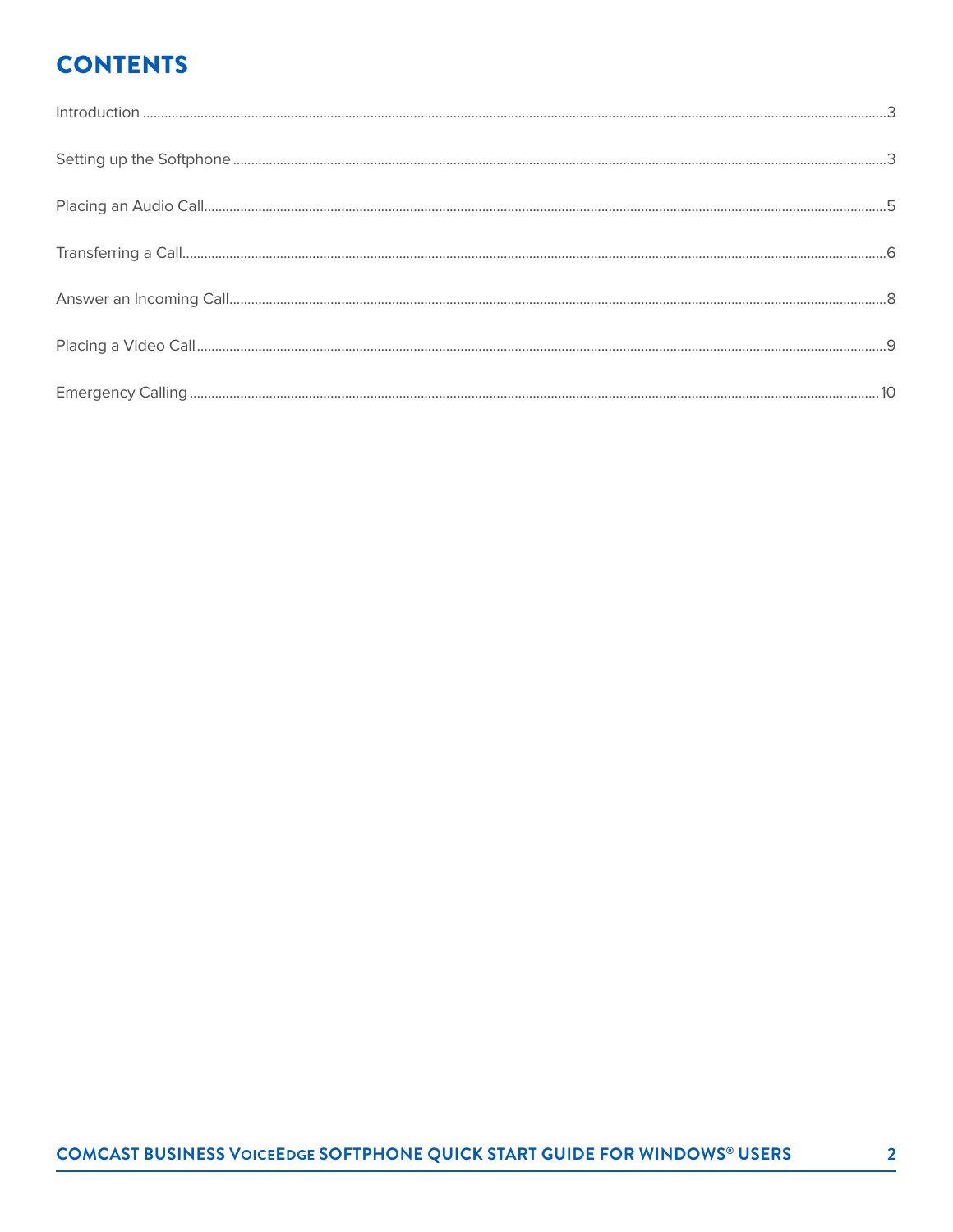### INTRODUCTION

The Softphone from Comcast is a feature-rich telephone that integrates with the Comcast Business VoiceEdge™ service. The Softphone allows a user's computer to act as their work telephone, whether in the office or traveling. The Softphone extends the ability to use Business VoiceEdge anytime, anywhere in the United States.

For best results, it is highly recommended to use a headset with a microphone. A web camera is also required to use the video calling feature; however not necessary when making a regular call.

### SETTING UP THE SOFTPHONE

#### **INSTALL**

- 1. Access your Business VoiceEdge Portal: https://voiceedge.comcast.com.
- 2. Navigate to the **Downloads** section.
- 3. Download the Comcast Softphone for Windows and follow the prompts.
- 4. Once installed, look for the  $\Box$  icon in your computer programs and click on it.

#### **LOG IN**

1. On the log in screen, enter the username and password.

 Your Comcast Softphone username is the same as your Business VoiceEdge Portal username with the following added to the username: @bve.wdv.comcast.net. For example, if your Business VoiceEdge Portal username is "igupta," your Softphone username is igupta@bve.wdv.comcast.net. Your Comcast Softphone password is the same as your Business VoiceEdge Portal password.

If you require your username or password, please contact your Technical Administrator or Primary Manager.

- 2. To simplify future logins:
	- a. Select **Remember login information** to automatically populate your username and password at each log in.
	- b. Select **Log in automatically** to have the login automatic on application startup.

|                 | ComcastSoftphone Login                                                                             |  |
|-----------------|----------------------------------------------------------------------------------------------------|--|
|                 | Please enter your VoiceEdge user name followed by<br>"@bve.wdv.comcast.net" and password to login. |  |
|                 | Username: igupta@bve.wdv.comcast.net                                                               |  |
| Password: 00004 |                                                                                                    |  |
|                 | V Remember login information                                                                       |  |
|                 | Log in automatically                                                                               |  |
|                 |                                                                                                    |  |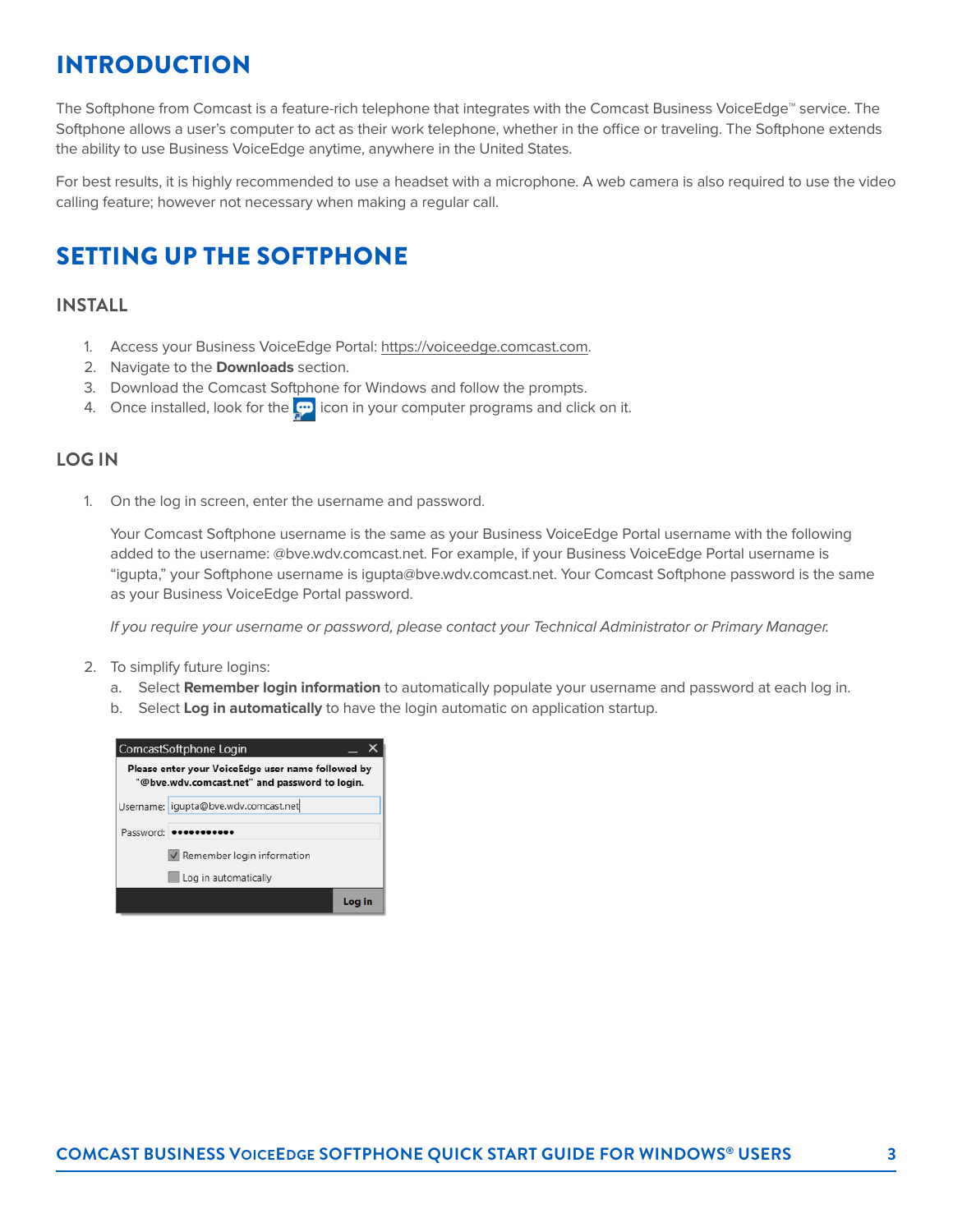### **CONNECT YOUR HEADSET AND WEB CAMERA (IF USING)**

For best results, Comcast recommends using a USB headset with microphone. The Softphone will work without a headset. A web camera is only required for video calls.

### **CHECK DEVICE SETTINGS, TEST AUDIO AND VIDEO**

- 1. Once logged in, click **Softphone > Preferences > Devices**.
- 2. To ensure the microphone and speakers are functional, select **Test Devices**.
- 3. To test video calling functionality (if using), select **Test Camera**.

### **HEADSET MODE**

Headset mode is the default mode for the Comcast Softphone. The Softphone initially selects the most appropriate connected device for the microphone and speaker. You can override the selection and choose a different device, if one is connected.

If you connect a new headset, web camera, or microphone later, the Softphone will automatically detect them next time it opens.

| Preferences                    |                                                                                           |
|--------------------------------|-------------------------------------------------------------------------------------------|
| Application<br>Alerts & Sounds | <b>Devices</b><br>V Automatic gain control<br>V Reduce background noise                   |
| <b>Devices</b>                 |                                                                                           |
| Shortcut Keys                  |                                                                                           |
| Directory<br>Calls             | <b>Test Devices</b><br><b>Test Camera</b><br>Headset Mode Speakerphone Mode Other Devices |
|                                | Speaker: Speakers / Headphones (R ▼<br>Microphone: Microphone Array (Realte ▼             |
|                                | OK<br>Cancel                                                                              |

#### **SPEAKERPHONE MODE**

The settings for speakerphone are the same as the headset mode. In addition, it provides an option to reduce echoes from speakers. These settings may mirror the headset or different devices can be selected.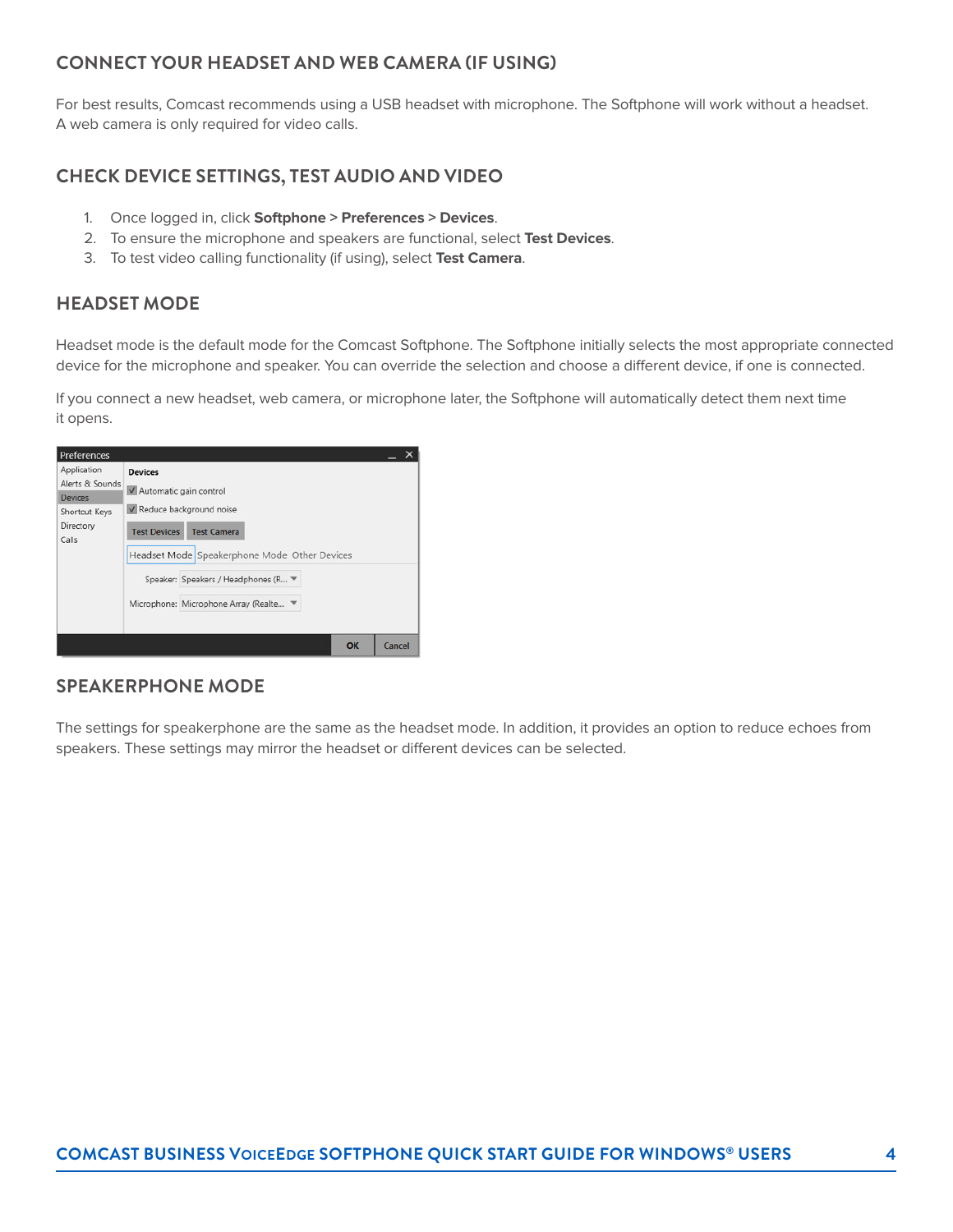## PLACING AN AUDIO CALL

Place calls by dialing a 10-digit telephone number or a VoiceEdge extension. If you placed a call during an active call, your call in progress is automatically put on hold.

To place a call:

- 1. Click on the **dialpad** icon at the bottom of the screen (the default view for the Softphone).
- 2. Dial the number you're calling using your keyboard or by clicking on the dialpad number keys. Dial traditional 10-digit numbers or the extension of other Business VoiceEdge users in your company. (If calling someone in your company who does not have Business VoiceEdge, you must dial all 10 digits).
- 3. Click the green answer call icon or press **Enter** on your keyboard to place your call.

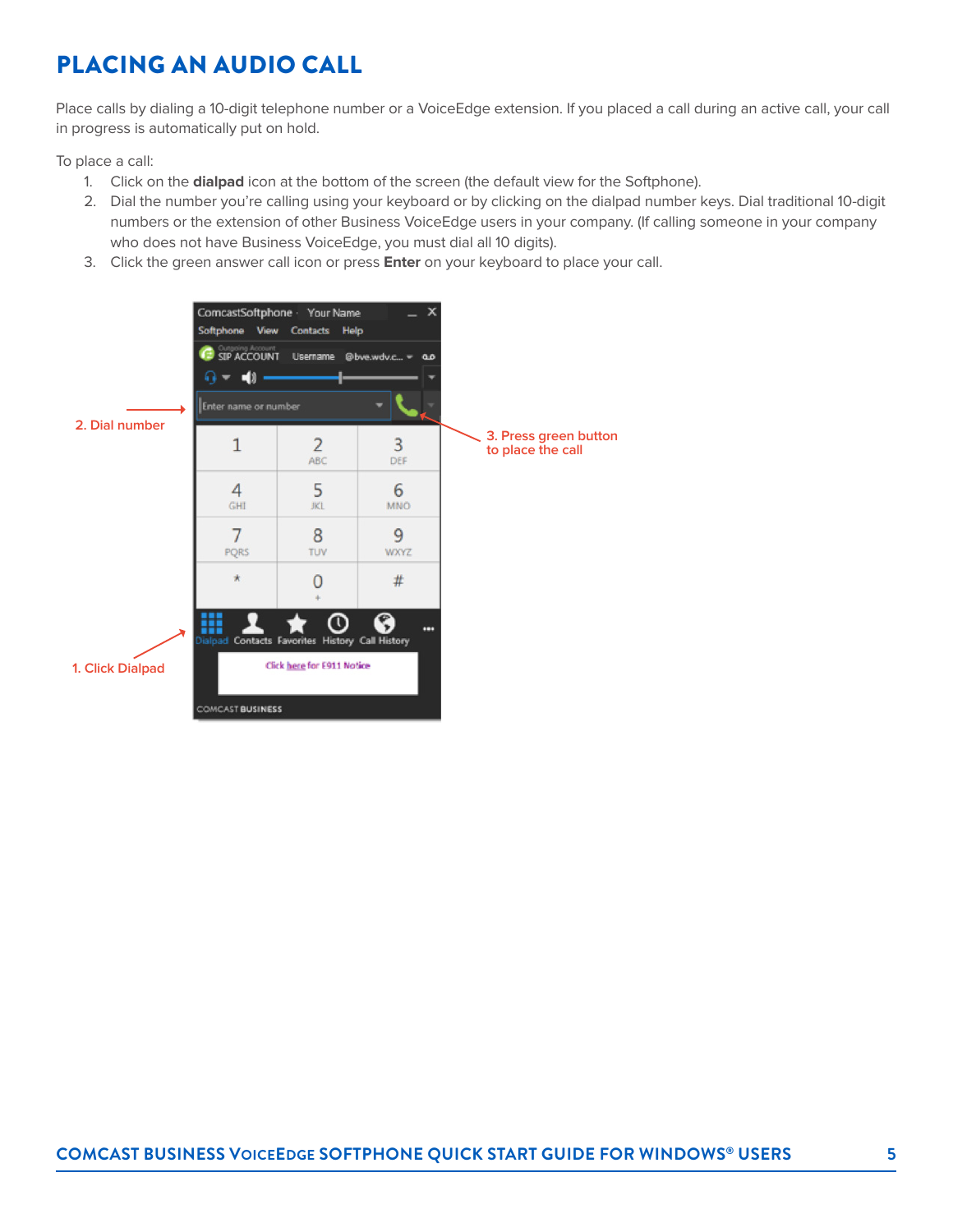### TRANSFERRING A CALL

### **BLIND (COLD) TRANSFER**

To transfer the call without announcing the call first and allow recipient to see the transferred caller's Caller ID:

- 1. While on an active call, click the **Transfer** icon (call is automatically placed on hold).
- 2. Dial extension or 10-digit number of person receiving call.
- 3. Click the **Transfer Now** icon.
- 4. Caller and recipient are now connected and you are disconnected from the call.

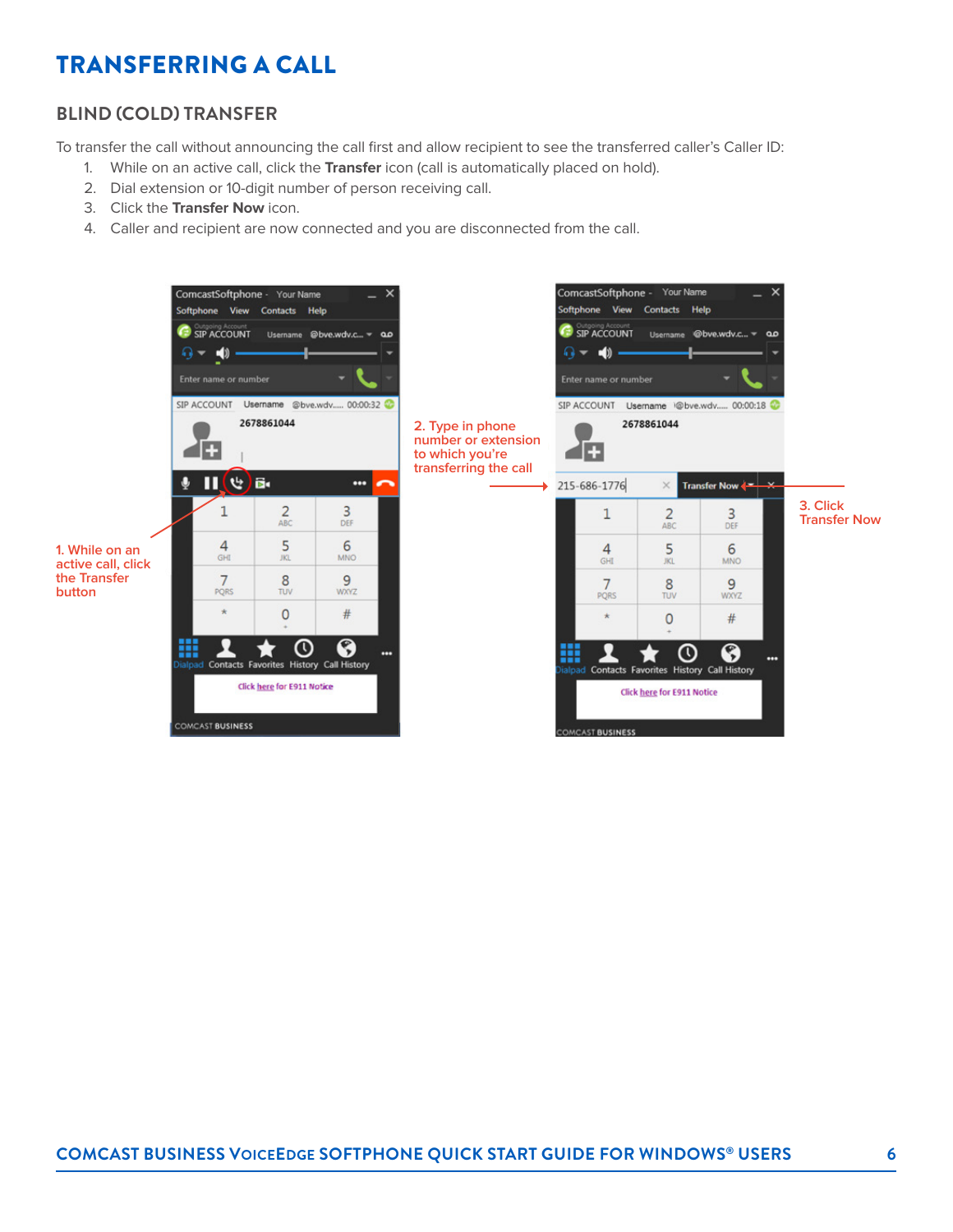#### **WARM (CONSULTATIVE) TRANSFER**

To announce the caller to the person receiving the call before completing the transfer:

- 1. While on an active call, click the **Transfer** icon (call is automatically placed on hold).
- 2. Dial extension or 10-digit number of person receiving call.
- 3. Click on the down arrow next to the **Transfer Now** icon and choose **Call First**.
- 4. Announce the caller to the recipient.
- 5. Click T**ransfer Now** when you are ready to transfer the caller.



**3. Click drop-down arrow and select Call First**



**4. After speaking with call recipient, click Transfer Now**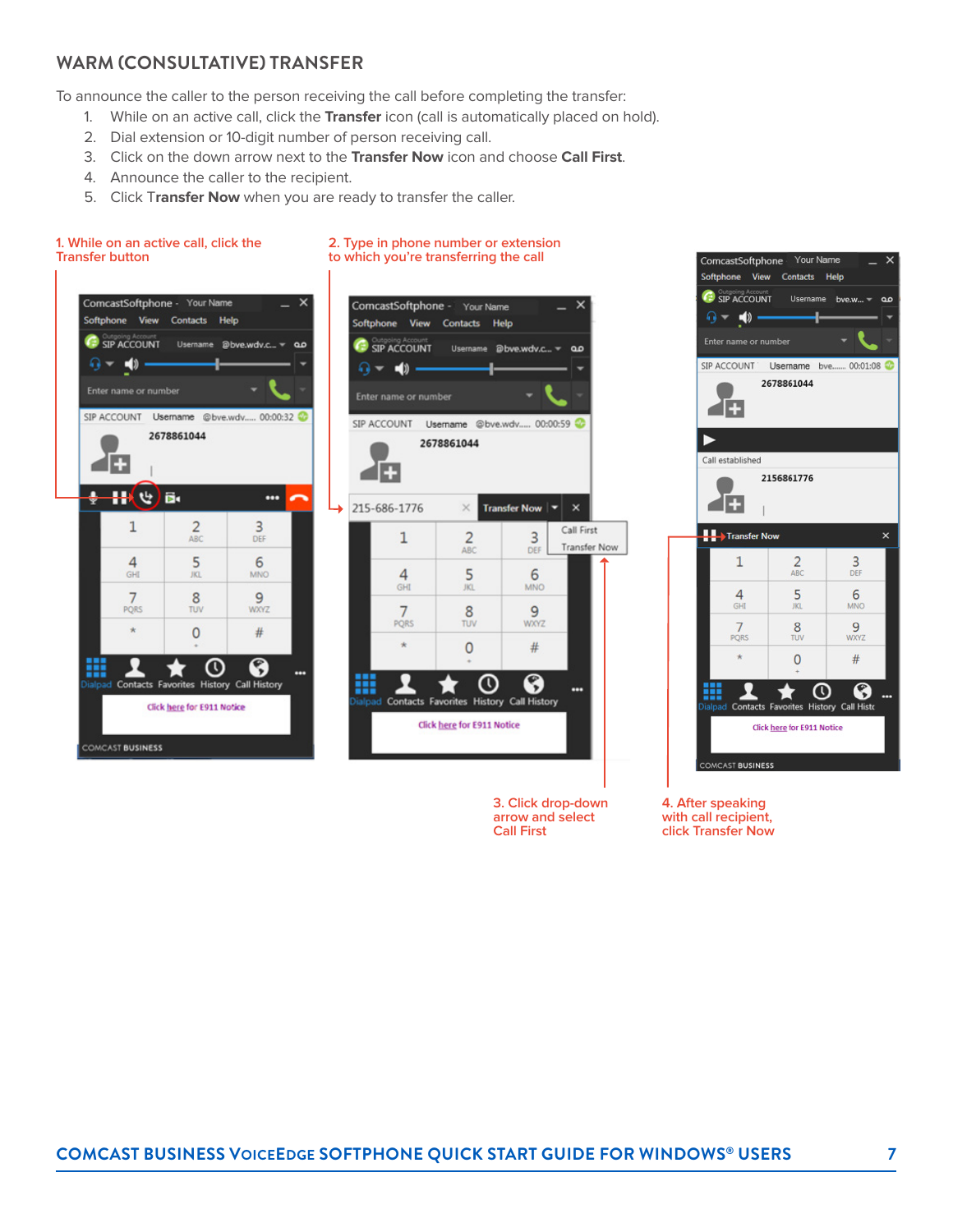### ANSWER AN INCOMING CALL

The Comcast Softphone must be running to answer incoming calls using the Softphone. It may be minimized or open. Alerts for video calls will provide the option to answer with video or audio only. Incoming calls with only audio will just provide an answer option.

If you choose to decline a call, it will go to your voicemail unless you have specified other rules.

### **CALL PANEL NOTIFICATION**

To answer an incoming call when the Softphone is prominent on the desktop:

1. Press the green call icon.

To decline the call:

2. Press the red call icon.



#### **ALERT NOTIFICATION**

An alert notification will appear to notify you of an incoming call. This is useful for when the phone is minimized and not prominent on the desktop.

To answer an incoming call:

1. Click the green call icon.

#### To decline the call:

2. Press the red call icon.



#### **COMCAST BUSINESS VOICEEDGE SOFTPHONE QUICK START GUIDE FOR WINDOWS® USERS 8**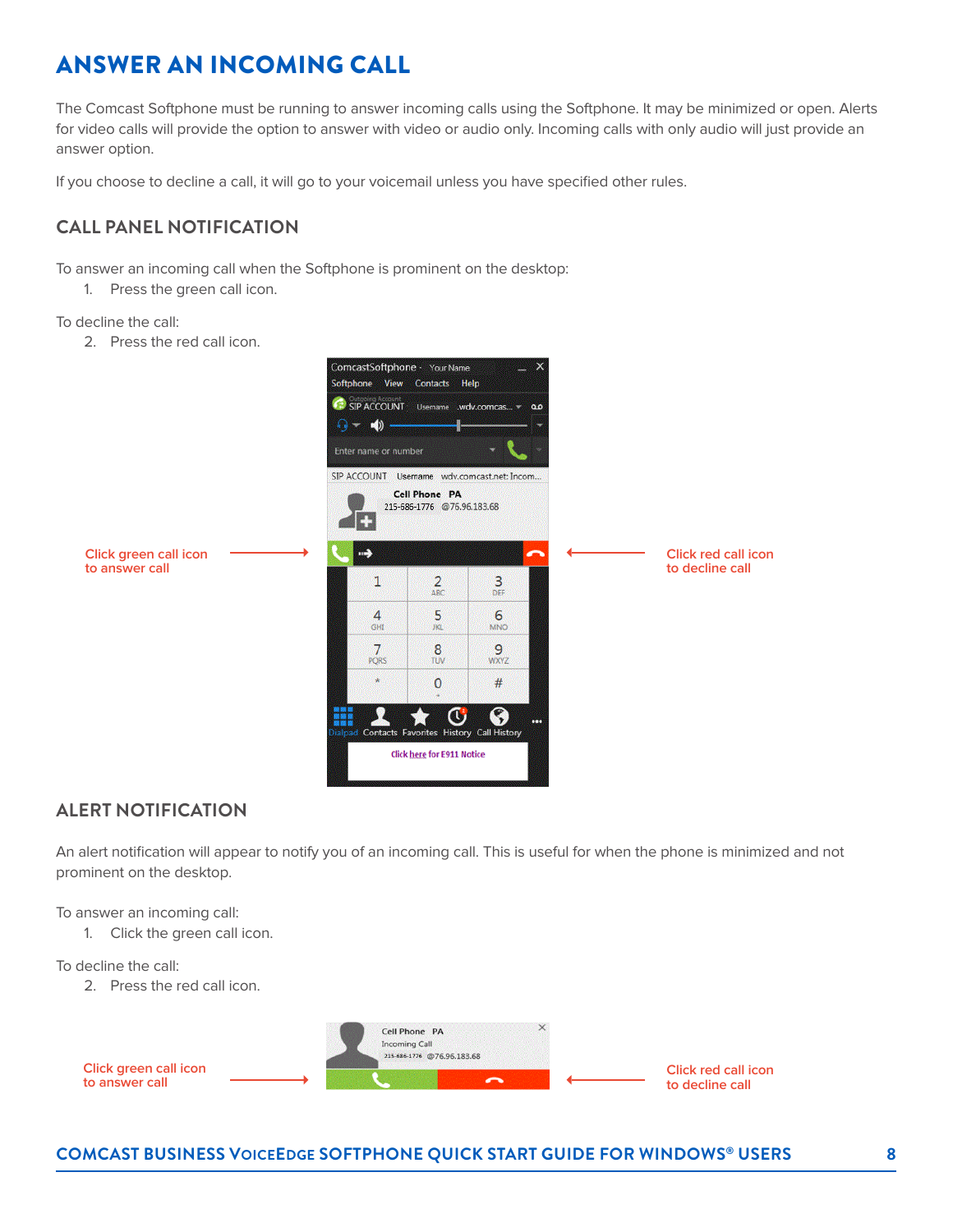### PLACING A VIDEO CALL

Video calls will only work with other Business VoiceEdge users that have video-enabled devices. If you place a video call to someone who is not a Business VoiceEdge user or is a user but without a video-enabled device, the call will go through as audio only.

- 1. Click on the Dialpad icon at the bottom (the default view for the Softphone).
- 2. Dial the number you're calling using your keyboard or by clicking on the dialpad number keys. Dial traditional 10-digit numbers or the extension of other Business VoiceEdge users in your company.
- 3. Once recipient picks up, click on the video camera icon. The recipient will now see you.
- 4. The recipient will decide if they want to share their video with you. If they choose not to send their video, you will not see them but can still hear them speaking.

You can stop transmitting your own video at any time by clicking the video camera icon again. This will not hang up the audio call. To hang up completely, press the red call icon.